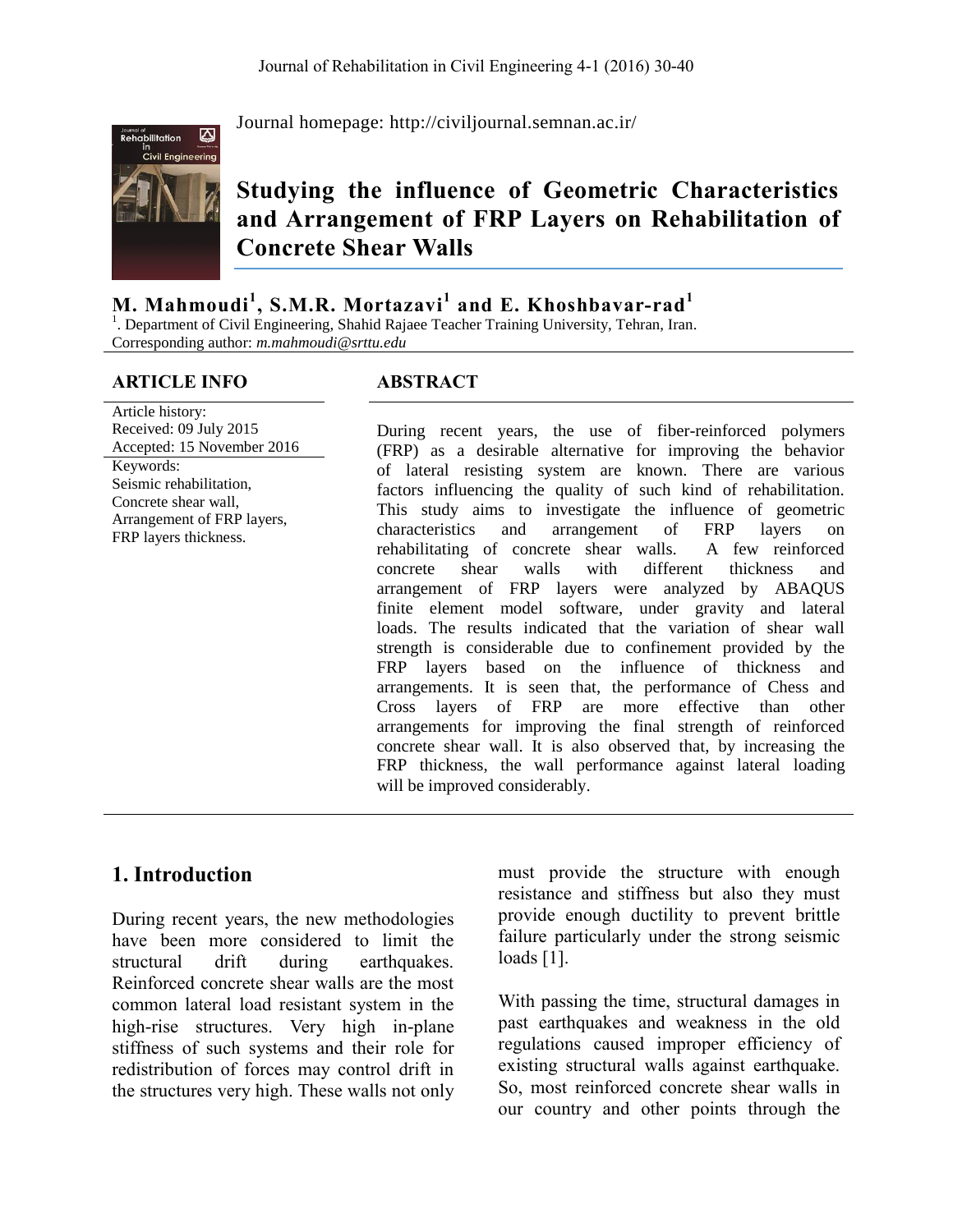world required to be improved and strengthened because of various reasons such as changes in the requirements of seismic regulations, weakness in designing or construction, passing the time and influence of environmental destructive factors.

During recent years, FRP composite materials have been more used for rehabilitating and improving the structural elements [2]. High resistance, durability against corrosion, quick and easy installation and their very low weight comparing to traditional materials are the advantages of the FRP material. The prominent properties of such materials caused using them as the first choice for rehabilitation projects of R/C structures. FRP fibers were also used extensively and successfully to improve the behavior of structures. Their very high ratio of strength to weight cause no additional weight to the existing structure when strengthening by such materials comparing to traditional methods (using shotcrete or Ferro cement). Strengthening of the columns and piles with FRP has been more considered. There are fewer studies and works indicating the influence of FRP layers arrangement on deformation capacity under gravity and lateral loads [3]. In this regard, reinforced concrete shear walls are among the elements, less considered in the view of seismic rehabilitation.

Todut et al. presented the results of an experimental program on precast reinforced concrete wall panels (PRCWP). These panels were damaged under cyclic lateral loads and thereafter retrofitted and retested. The experimental program was conceived to analyses the possibilities of using FRP materials for strengthening the PRCWP affected by seismic action [4].

Shadan et al. studied the behavior of squat R/C shear wall strengthened by fiber reinforced polymer using a numerical analysis. They concluded that the behavior of strengthened wall and strengthening scheme strongly depend on the amount of web reinforcement [5].

[Woods](https://www.researchgate.net/profile/Josh_Woods3) evaluated the effectiveness of applying FRP sheets to enhance the seismic performance of deficient reinforced concrete shear walls. He confirmed the ability of the FRP retrofitting system to increase in-plane stiffness, flexural strength, ductility and energy dissipation capacity in shear deficient wall specimens [6].

El-Sokkary et al. investigated the behavior of two 8-story cantilevered R/C shear walls rehabilitated using carbon fiber-reinforced polymer (CFRP) composite sheets when subjected to base excitations from a shake table. In their research, the rehabilitation scheme resulted in a reduced wall rotation and lower strain values of the flexural steel rebar at the 6th-story panel [7].

Rezaiefar studied the behavior of FRP-Retrofitted squat shear wall by Finite Element Modeling under cyclic load [8].

Many Researchers evaluated the influence of FRP thickness on seismic performance of rehabilitated shear walls [9-11].

Mohamed et al. represent a new step in using the finite-element method (FEM) as a powerful tool to simulate the seismic behavior of shear walls reinforced with glassfiber-reinforced polymer (GFRP) reinforcement, which were tested and demonstrated the method's applicability as a lateral resisting system [12].

Nguyen et al. investigated two lightly reinforced concrete walls experimentally and numerically with an aspect ratio equal to 0.67 (short wall) and 2.5 (slender wall). Different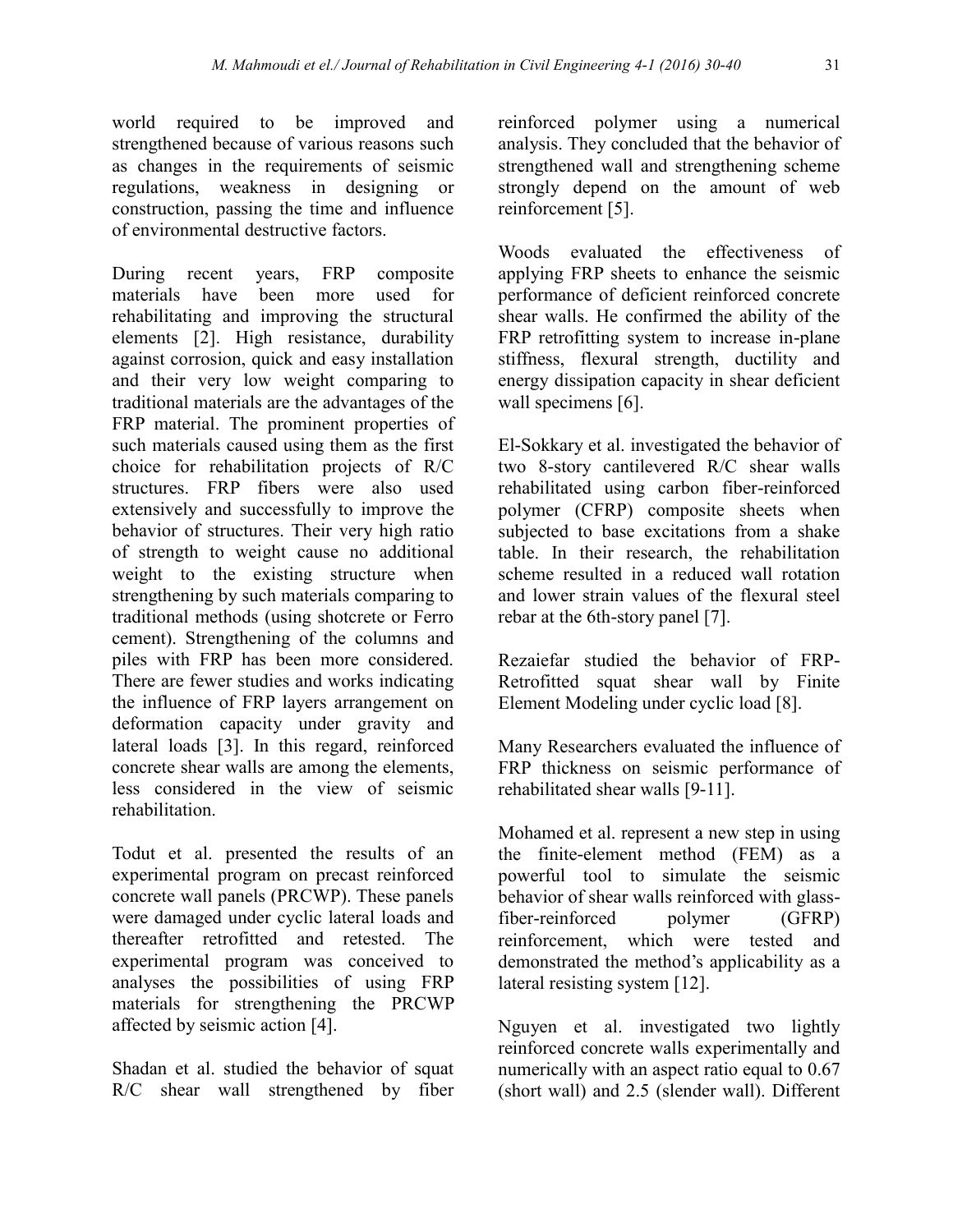retrofitting strategies have been considered using Carbon-Fiber-Reinforced-Polymer (CFRP) materials. Pushover analyses have been carried out using two advanced numerical approaches for the concrete modeling. 2D and 3D pushover analyses were performed using both approaches [13].

Mosallam et al. presented the results of an experimental study that evaluate the structural performance of reinforced concrete (R/C) shear walls, with different opening geometries strengthened with fiberreinforced-polymer (FRP) carbon/epoxy composites laminates. Experimental results indicated that the proposed FRP lamination system for R/C shear walls with postconstruction openings was successful in enhancing both the strength and ductility of retrofitted walls [14].

Pham et al. investigated the structural behavior and failure modes of fiberreinforced-polymer (FRP) confined concrete wrapped with different FRP arrangements. A total of twenty four specimens by different wrapping arrangements were cast and tested. They include fully wrapped, partially wrapped and non-uniformly wrapped concrete cylinders [15].

One of the most important issues in rehabilitation of R/C structures by FRP is the arrangement of the FRP on concrete surface in positive and negative bending. The thickness of the FRP is also important in strengthening of R/C buildings [16].

This study investigates the influence of thickness and arrangement of FRP layers for rehabilitating and confinement of wall components by finite element analysis.

This study aims to investigate the behavior of reinforced walls by using finite element software, ABAQUS and then study the

strengthening of concrete walls with FRP layers under combination of the lateral and gravity loads. The focus in this study is on the role of arrangement of FRP layers and influence of layers.

## **2. Methodology**

In this study, at first, an experimental specimen of shear wall was modeled by ABAQUS software to ensure the accuracy of numerical modeling results. The non-linear static analysis (pushover analysis) was used in analysis of the specimen. Then the effect of FRP composite sheets on the final capacity of shear wall with various arrangements and thickness of FRP was evaluated in this study.

The FRP layers were investigated in four configurations: horizontal, perpendicular, cross (diagonal) and chess with thicknesses of 1 and 3 mm. The modeled wall is under a combination of gravity and lateral forces to evaluate the influence of FRP sheets arrangement as well as increased number of sheet layers on improving the load-carrying capacity of the wall.

This study used reinforced concrete nonlinear finite element analysis approach. Nonlinear analyses are powerful analysis for predicting the behavior of reinforced concrete shear wall.

Behavior of the wall is considerably influenced by the height to length ratio. Shear walls with ratio of height to length less than 3 or 2 has shear performance and shear walls with higher ratio of height to length have flexural performance [1]. In this study, the dimension of the wall is  $3\times2\times0.3$ m. Flexural capacity and curvature flexibility of wall are related to the size and distribution of horizontal and vertical reinforcements in the wall. In all specimens, the wall reinforcements are assumed to be constant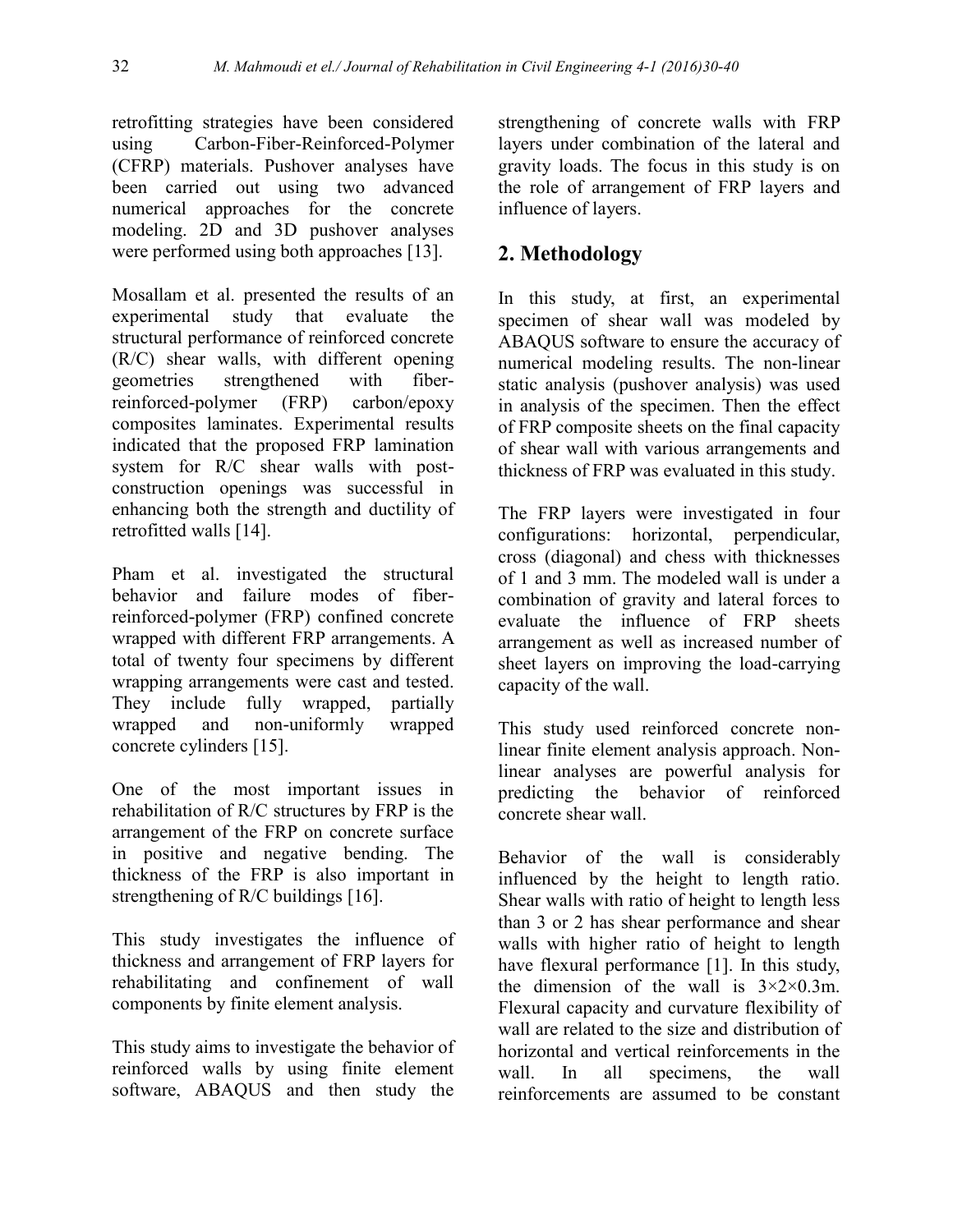making it possible to study the influence of FRP layers individually. In the following, the properties of materials used in the modeling of the specimens, will be presented.

## **3. Elements Modeling**

The plasticity model used in this study is a Damage Plasticity Model using ABAQUS software. The only difference between a plastic damage model and a plasticity model is considering the damage. Concrete damage plasticity theory tries to consider the influence of irreversible damage together with failure mechanism occurs in the concrete under low confining pressures. Damage together with concrete failure mechanism is considered in reducing elastic stiffness [17].

"Concrete Damaged Plasticity Model" developed by Lee & Fenves and Lubliner et al. used for defining the properties of concrete in the software (Behfarnia, 2010). This is a continuous model based on plasticity basically enable to analyze the concrete structures and model the damage in the concrete. This measure indeed considers the tensile and compressive damages of concrete. In this model, two main damage mechanisms are considered, i.e. cracking from tensile and breaking from compression in the concrete materials. The damage level is evaluated by two variables  $\varepsilon_t^{pl}$  and  $\varepsilon_c^{pl}$ indicating the failure mechanisms under tensile and compressive loads respectively.  $\epsilon_t^{pl}$  and  $\epsilon_c^{pl}$  are tensile and compression plastic strains respectively.

ABAQUS finite element software presents three different compositions for analyzing the concrete under a state where a confining pressure applied: cracked concrete in ABAQUS/Standard environment, brittle concrete in ABAQUS/Explicit environment

and plastic damaged concrete in ABAQUS/Standard and ABAQUS/Explicit environment. Each model has been considered for designing a plain concrete and reinforced concrete (like other brittle-like materials) in all kinds of structures such as girders, trusses, shells and solid parts.

During cyclic loading, the degradation behavior become more complicated including opening and closing the hair cracks formed before [5]. Experimentally, it has been indicated that by changing the loading direction, the elastic stiffness will be increased. This is one of the important properties of concrete behavior during cyclic loading. The influence of this behavior could be seen when loading changed from tensile to compressive state causing cracks closed and recover the compressive stiffness.

In the modeled specimens, steels were modeled such that they are one-dimensional elements with accurate location. For introducing the constraints between concrete and steel, embedded region constraint used, constraining the degrees of freedom of steel elements to degrees of freedom of concrete elements surrounding it. To avoid numerical instability for completely plastic behavior, there is allocated a small positive value as stress-strain curve slope in the plastic region. Because the plasticity criterion of steel is the Von Mises criterion and steels are modeled as a truss element, it is enough to introduce its uniaxial strain-stress curve based on nonelastic strain. In ABAQUS, concrete and steel behaviors modeled independently and then super-positioned to each other and the interaction between concrete and steel such as inhibitory slip and action are introduced approximately using concrete tensile hardening, as mentioned before. Longitudinal and transverse reinforcements were located in two layers in the wall with concrete cover equal 5 cm.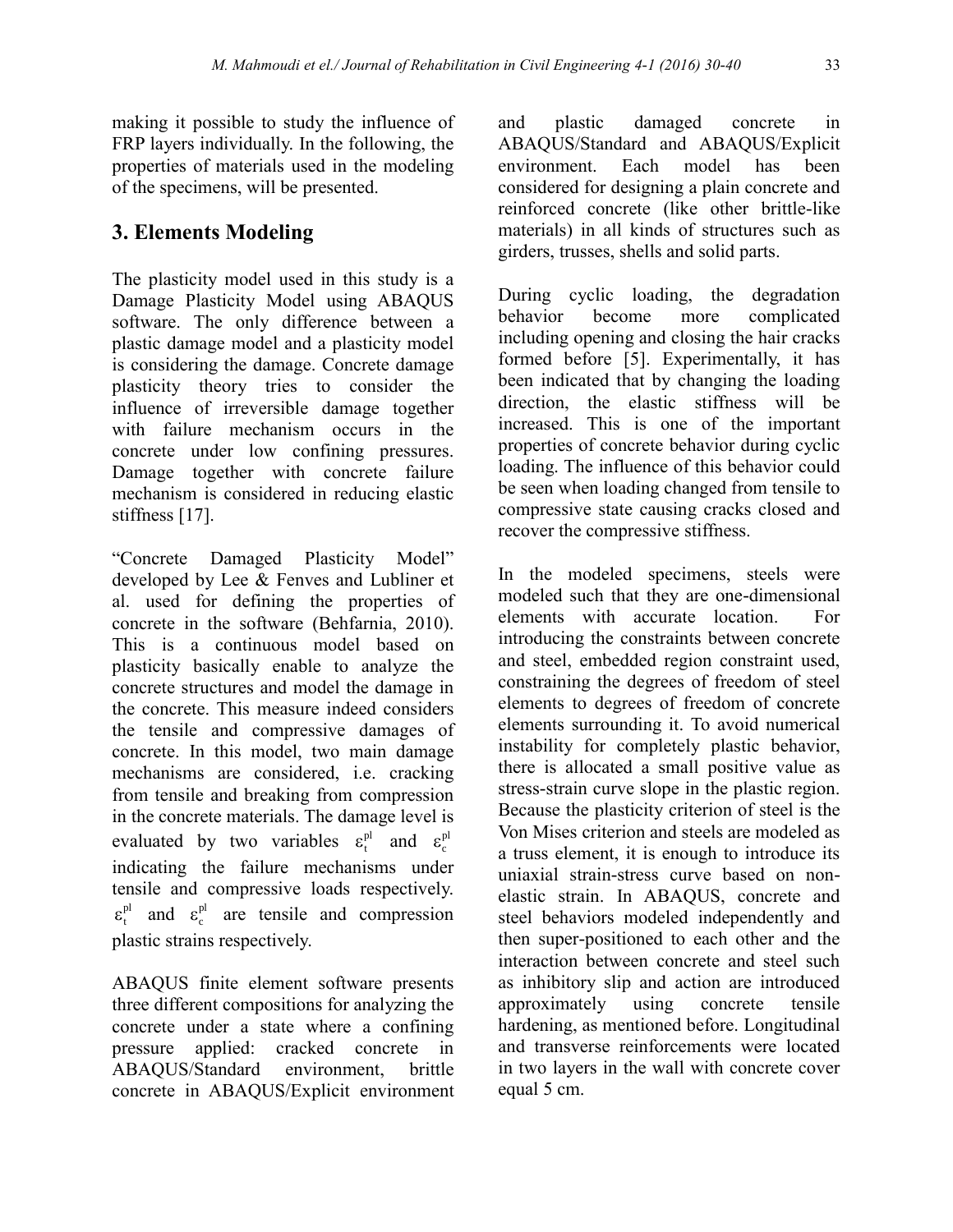## **4. Validation of Modeling**

As mentioned before, at first, a reinforced concrete wall has been studied in the experimental researches and its ultimate load capacity was evaluated (using non-linear static analysis or pushover analysis) by ABAQUS finite element software to ensure the accuracy of the results from this software. After ensuring the accuracy of numerical model, the influence of thickness and different arrangements of FRP on ultimate capacity of shear wall under the combination of gravity and lateral loading was studied. The chosen specimen includes one of the shear walls tested under Christian Greifenhagen and Pierino Lestuzzi [18]. The studied model was M3 model (Figure 1) used in ABAQUS software which the properties of material is according to the properties of experimental specimen as indicated in tables (1) and (2). Bi-linear model as well as Von Mises stress criterion was used for modeling of the used steel rebar [18].



**Figure 1**. Experimental specimen M3 shear wall [18]

| specimen                                                                                                                                                                                                                                                                                                | Type of                       | Yield  | Failure | Failure | Elasticity | Poison's |
|---------------------------------------------------------------------------------------------------------------------------------------------------------------------------------------------------------------------------------------------------------------------------------------------------------|-------------------------------|--------|---------|---------|------------|----------|
|                                                                                                                                                                                                                                                                                                         | reinforcement                 | stress | stress  | strain  | module     | ratio    |
| M <sub>3</sub>                                                                                                                                                                                                                                                                                          | Longitudinal<br>reinforcement | 504    | 634     | 0.11    | 210000     | 0.3      |
|                                                                                                                                                                                                                                                                                                         | Transverse<br>reinforcement   | 745    | 800     | 0.03    | 210000     | 0.3      |
| $\star$ $\star$ 1 1 1 1 $\star$ 1 1 1 1 1 $\star$ 1 1 1 $\star$ 1 1 $\star$ 1 1 $\star$ 1 1 $\star$ 1 1 $\star$ 1 1 $\star$ 1 1 $\star$ 1 1 $\star$ 1 1 $\star$ 1 1 $\star$ 1 1 $\star$ 1 1 $\star$ 1 1 $\star$ 1 1 $\star$ 1 1 $\star$ 1 $\star$ 1 1 $\star$ 1 $\star$ 1 $\star$ 1 $\star$ 1 $\star$ 1 |                               |        |         |         |            |          |

**Table 1.** Properties of steel used in the modeling and experimental specimen

All units are based on Mega Pascal.

| <b>Table 2.</b> Properties of concrete used in the modeling and experimental specimen |  |  |
|---------------------------------------------------------------------------------------|--|--|
|                                                                                       |  |  |

| Specimen | Compressive<br>strength, 0.5fc' | $0.5$ fc' | Tensile<br>stress | Compressive<br>plastic strain | Tensile plastic<br>strain |
|----------|---------------------------------|-----------|-------------------|-------------------------------|---------------------------|
| M3       |                                 |           | <u>.</u>          | 0.0035                        | $0.001\,$                 |
| .        |                                 |           |                   |                               |                           |

\* All units are based on Mega Pascal.

Experimental pushover curve obtained by experimental and analytical works are shown in Figure (2) for M3 specimen. As seen, the numerical modeling can accurately predict the experimental results with very good accuracy.

In this research, the point located in the middle of the top cross section of the wall is selected as reference point.



**Figure 2**.Comparing the results from modeling and experimental specimen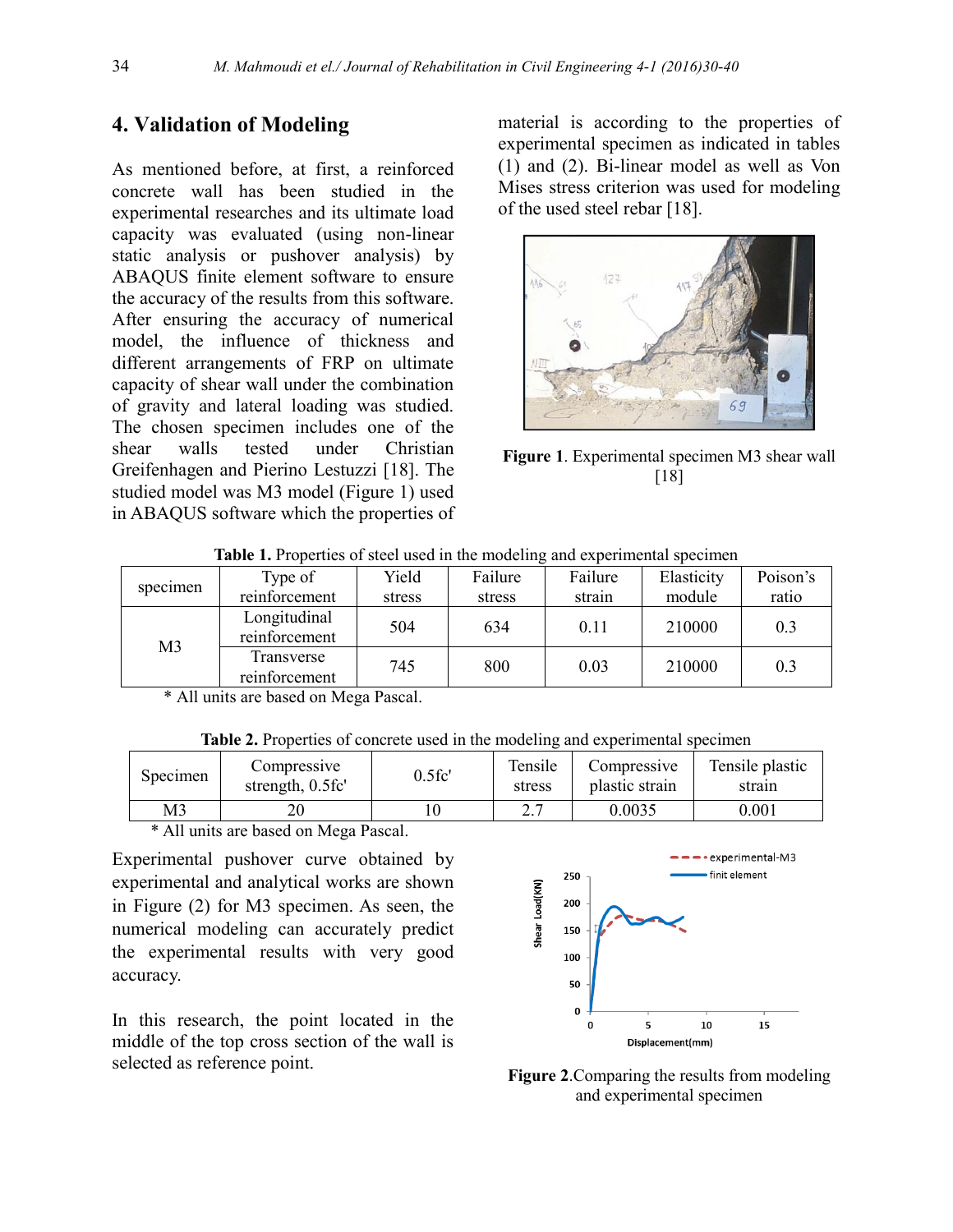## **5. Analysis of Shear wall specimens**

After ensuring the accuracy of finite element approach for predicting the behavior of shear wall, to study the influence of arrangement and thickness of FRP layers for rehabilitating the shear wall, four different arrangements of FRP layers including horizontal layers, vertical layers, cross layers and chess layers were modeled. FRP fibers were of carbon type. There has been tried that all specimens, have equal area. The FRP layers are used with their properties according to table  $(3)$ . The walls used in all different FRP arrangements have equal properties. The dimensions of shear wall used include 3m×2m×5cm (L×H×W). Longitudinal and transverse reinforcements were located in two layers in the wall with concrete cover equal to 5cm. Embedded region constraint in ABAQUS software was used to consider the interaction between concrete and longitudinal and transverse reinforcement. Table (4) indicates the specification of reinforcements used in the concrete wall.

The mechanical properties considered in "Concrete's Damaged Plasticity" are according to table (2) and the mechanical properties of reinforcements used in all walls are the same as table (3).

FRP fibers are carbon type and its properties are the same in all directions. As seen, table (5) indicates the dimensions of fibers (length and width) for all specimens.

It is used the displacement control method as loading in this model. A solid plate on the wall is used for applying the all gravitational loading and lateral displacement controls. Solid sheet equally distributes the forces applied to the wall throughout the width of the wall; this minimizes the possibility of development of diagonal tensile crack. As stated above, loading has been applied in combination of gravity and lateral force to the wall. There has been applied a gravity loading of 408000 N and displacement of 24mm along with the lateral side on the shear wall. When applying the boundary conditions in the base of the wall, all translational and rotational degrees of freedom for nodes in the base of the wall were closed and wall has been modeled like a vertical cantilever beam. Solid eight nodes 3D elements (C3D8R) were used for meshing the concrete parts and truss elements (T3D2) were used for meshing the longitudinal and transverse reinforcements (Table 4). FRP layers were located in both directions of the walls. Nonlinear static analysis (pushover analysis) was used for analyzing the modeled specimens.

| FRP properties     | Young module | Poisson ratio | Yield stress | Plastic strain |  |  |
|--------------------|--------------|---------------|--------------|----------------|--|--|
| Elastic properties | 210000       |               |              |                |  |  |
|                    |              |               | 2900         |                |  |  |
| Plastic properties |              |               | 3200         |                |  |  |

**Table 3.** Properties of carbonic FRP layers

| <b>Table 4.</b> Specification of reinforcements used in the wall |                          |         |  |  |  |
|------------------------------------------------------------------|--------------------------|---------|--|--|--|
| Type of reinforcement                                            | Reinforcement            | Meshing |  |  |  |
| Longitudinal reinforcements                                      | $\Phi$ 10 $\omega$ 20 cm | T3D2    |  |  |  |
| Transverse reinforcements                                        | $\Phi$ 10 $\omega$ 20 cm | T3D2    |  |  |  |

**Table 4.** Specification of reinforcements used in the wall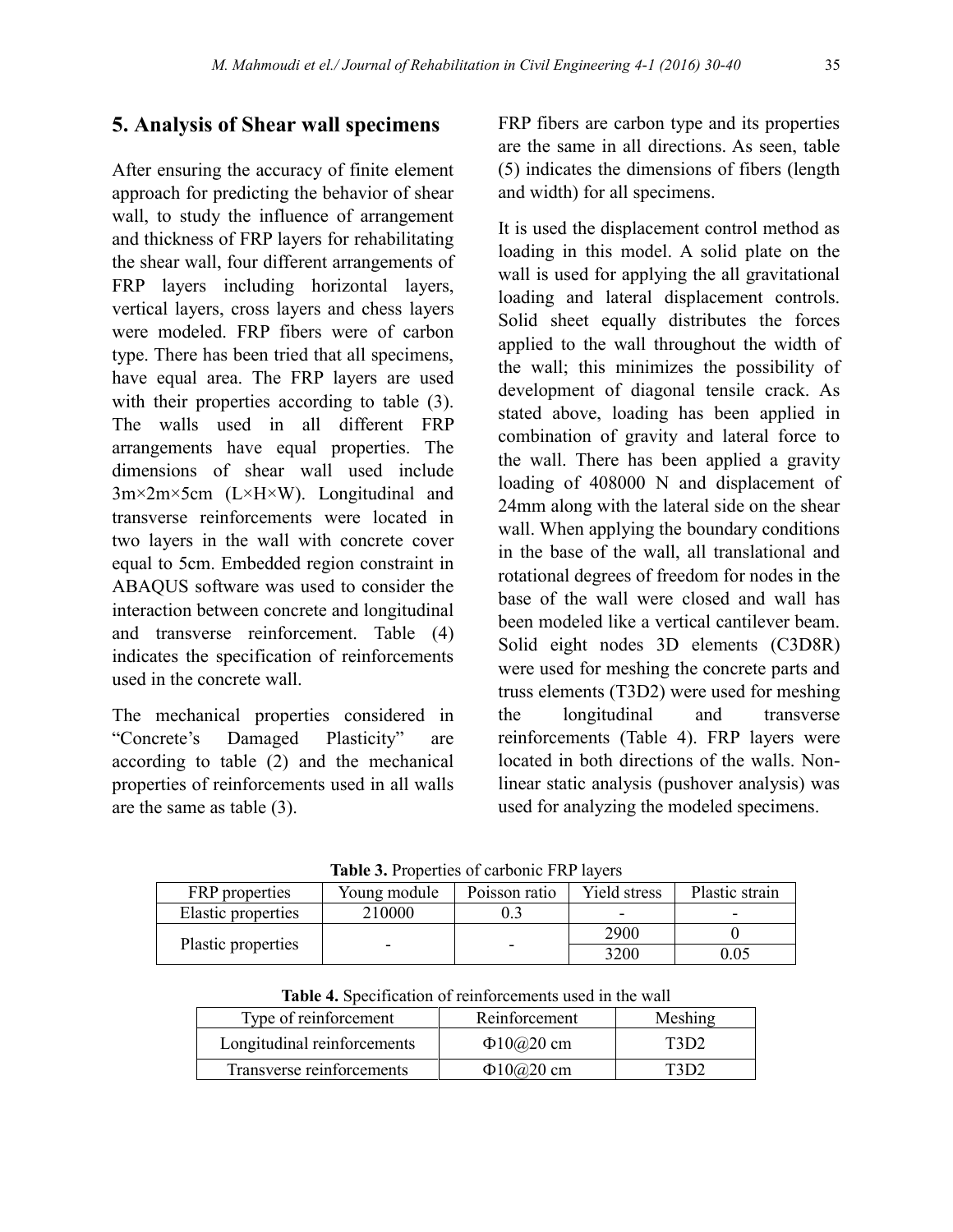| Type of FRP | Cross | Vertical | Horizontal | Chess                    |
|-------------|-------|----------|------------|--------------------------|
| arrangement |       |          |            |                          |
| Width       | 200   | 140      | $_{00}$    | 100                      |
| Length      | 3605  | 2000     | 3000       | $2000 \& 3000$           |
| Number      |       |          |            | 5 horizontal, 5 vertical |

**Table 5.** Properties of FRP layers in different arrangements

## **6. Results**

Figures (3, 4, 5 and 6) indicate the shear walls with different arrangements of FRP (vertical, horizontal, chess and cross layer respectively). In the next section the results of analysis will be presented.





**Figure 3.** Concrete shear wall with vertical layers

**Figure 4.** Concrete shear wall with horizontal layers



**Figure 5.** Concrete shear wall with Chess Layers



**Figure 6.** Concrete shear wall with Cross layers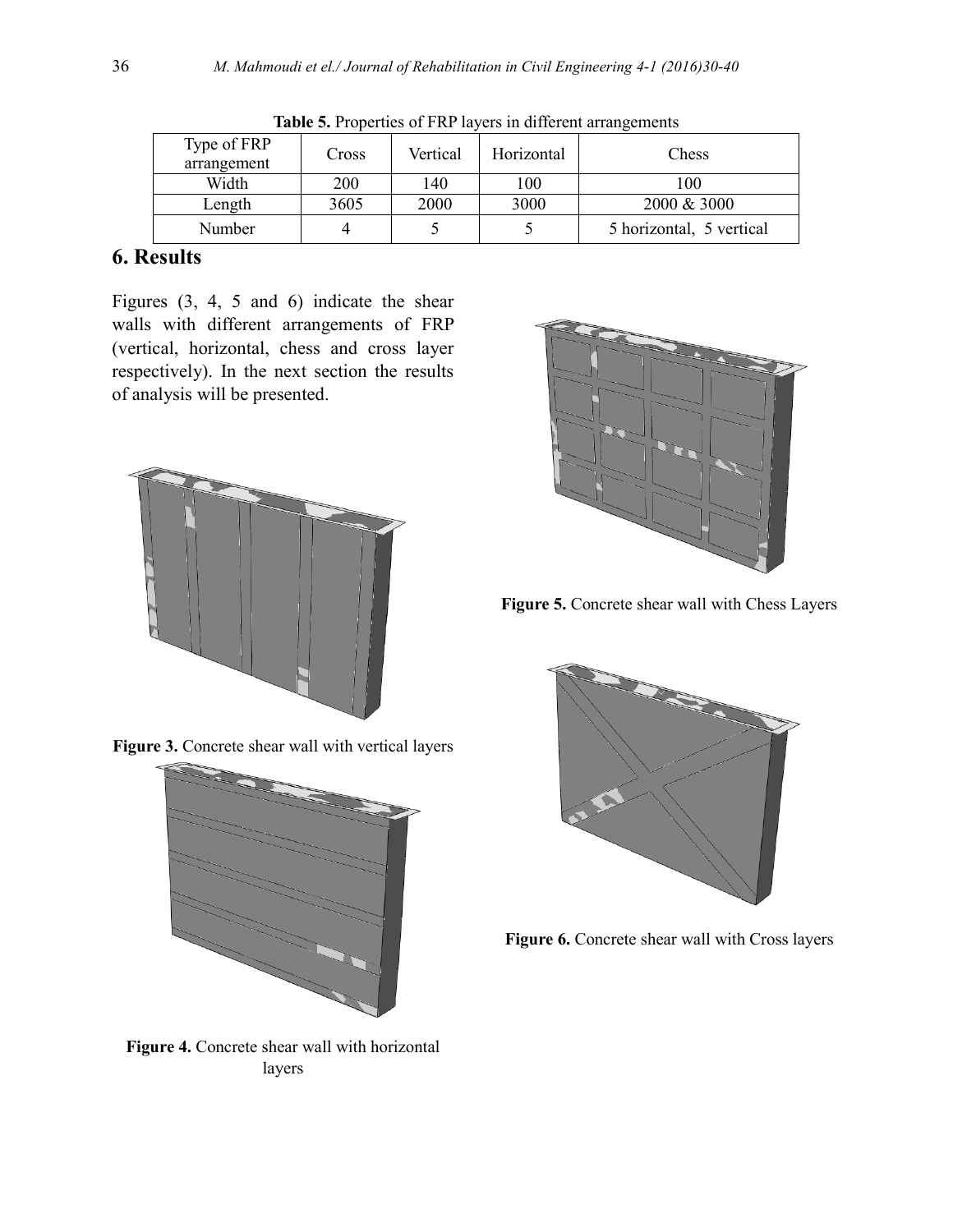6.1. Studying the influence of the FRP layers arrangements

As stated before, to investigate the influence of arranging the FRP layers on the improvement of strength and ductility of concrete wall, four models of concrete shear wall were compared with different FRP arrangement in diagonal, horizontal, vertical and chess forms. These walls have the same geometrical properties and the properties of the materials are the same, also. The thickness of FRP layers are the same in all walls and the only difference is arrangement in FRP layers. The pushover curve for walls reinforced by horizontal and vertical fibers is more volatile than curve of cross and chess walls. As indicated in figure (7), the walls with chess and cross FRP layers could tolerate higher lateral forces comparing to other rehabilitated walls. Figure (7) shows the result of wall rehabilitation with 1mm thickness. Figure (8) compares different arrangements of FRP layers with thickness of 3mm.

6.2. Studying the influence of FRP layers thickness

FRP layers with thicknesses of 1 and 3 mm were used as a model for studying the effect of thickness of FRP layer on improving the seismic performance of concrete shear wall. Results of this comparison indicate the considerable improvement of ductility and value of maximum lateral forces by doubling the thickness of FRP layer. This comparison indicates the influence of FRP thickness such that by doubling the thickness, the dissipated energy by wall has significantly increased. Figures  $(9, 10, 11)$ and 12) indicate the energy absorbed in force-displacement in the walls

rehabilitated by FRP layers with thicknesses of 1 and 3mm as well as wall without any FRP layers, therefore the improvement in the performance by increasing in the thickness of wall can be seen.



**Figure 7.** Comparing the results of different FRP arrangements with thickness of 1mm



**Figure 8.** Comparing the results of different FRP arrangements with thickness of 3mm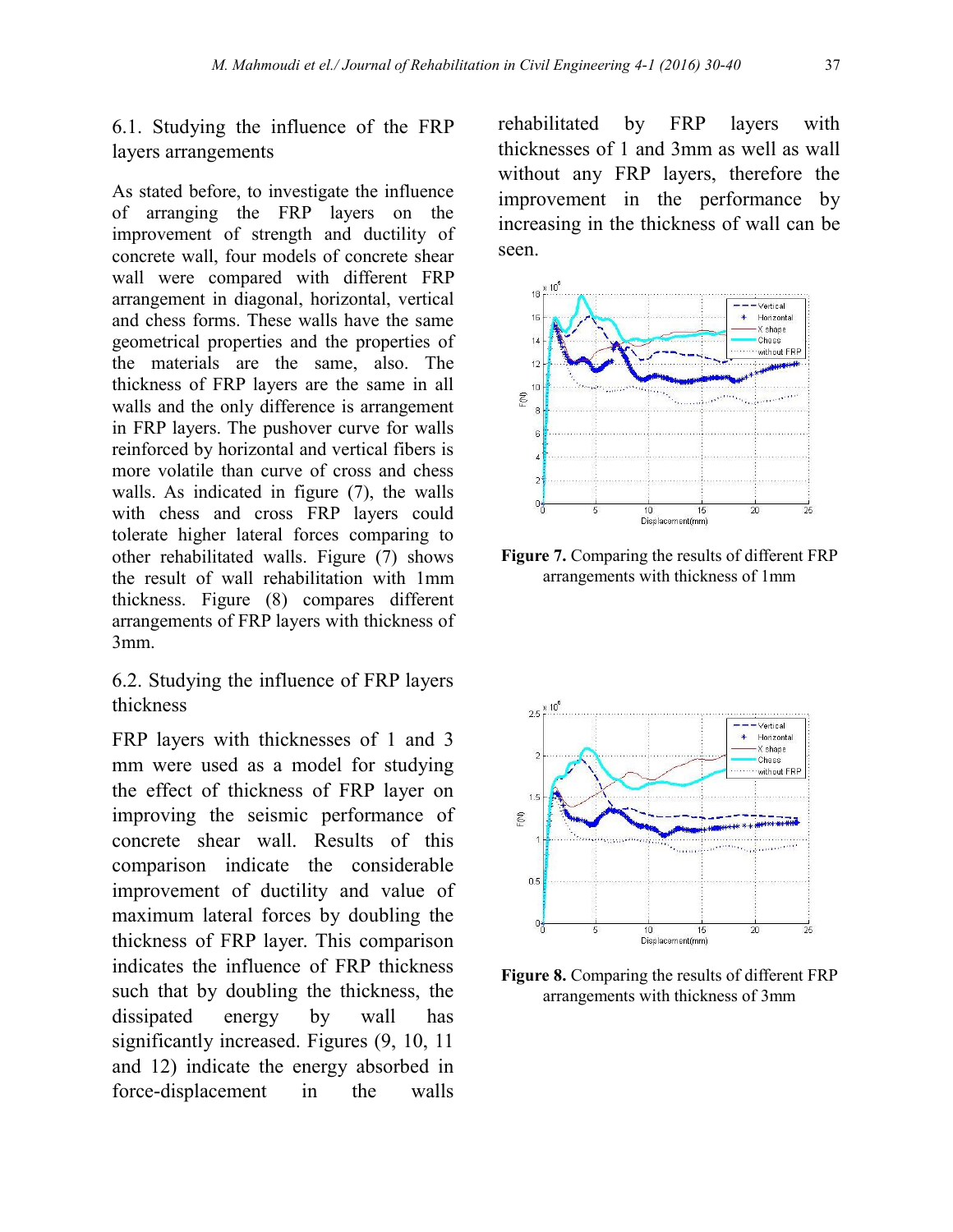

**Figure 9.** Comparing the results of thicknesses 1 and 3mm with vertical FRP layers







**Figure 11.** Comparing the results of thicknesses 1 and 3mm with chess FRP layers



**Figure 12.** Comparing the results of thicknesses 1 and 3mm with cross FRP layers

#### **7. Conclusion**

This study investigated the influence of geometric characteristics and arrangement of FRP layers on seismic performance of reinforced concrete wall. For this purpose a few concrete shear walls rehabilitated with FRP layers homogenously and with a behavior similar to plastic damaged concrete in the compressive and tensile loading were selected. All structural properties of studied walls were completely the same and the differences were thickness and type of arrangement in FRP layers. The influence of these characteristics was studied by comparing the curves from non-linear static analysis. From the studies outlined previously, the following results have also been reached. Obviously, the results obtained from limited studies and it is required further studies for approving them:

FRP stiffness may increase the elastic stiffness, shear capacity and strength in the walls.

Under the equal conditions, it could be seen the influence of cross and chess layers increase the strength comparing to other arrangements.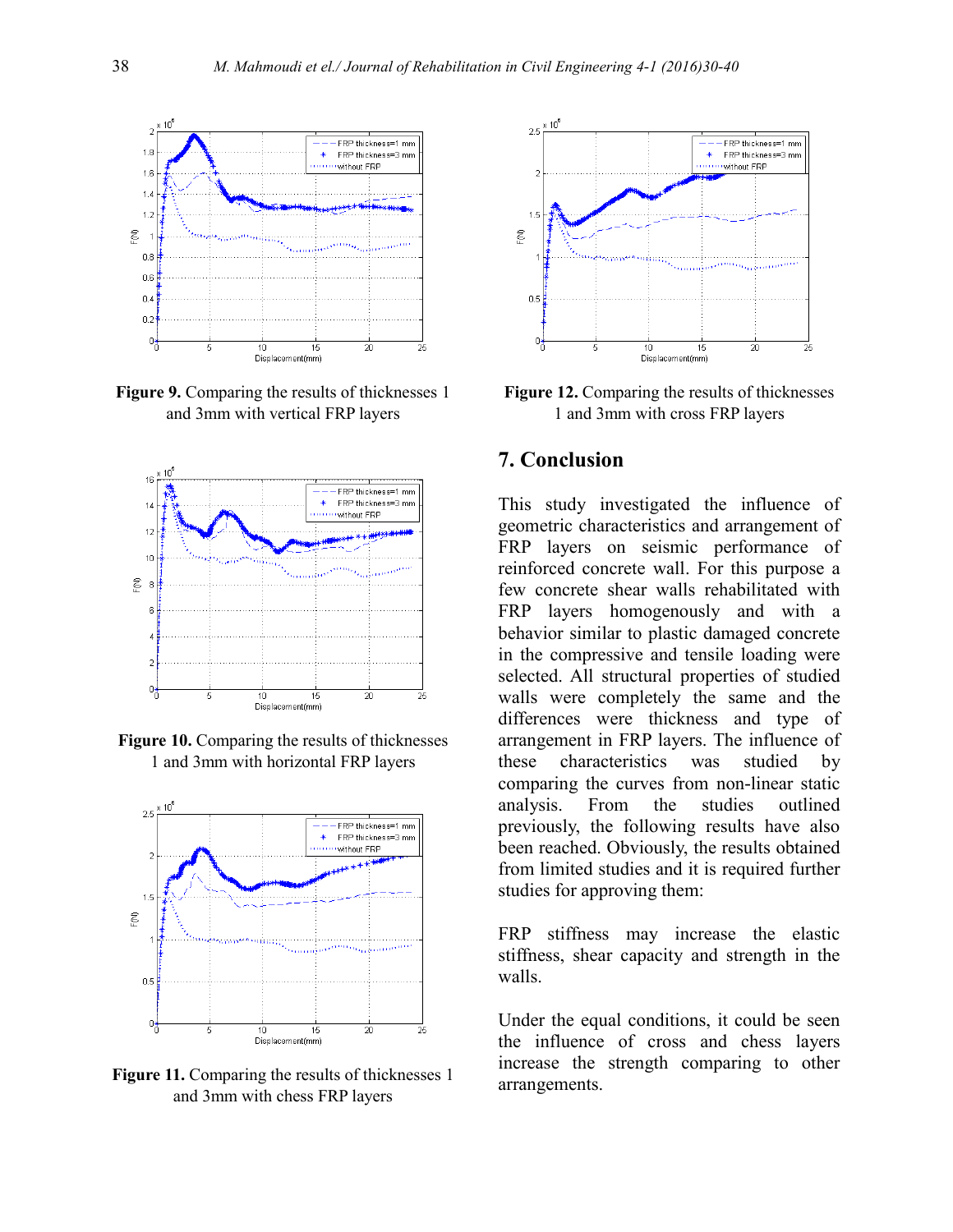It could be concluded that FRP horizontal layers have weaker performance for improving the performance of shear wall comparing to other types of arrangement.

Results indicate that using FRP sheet considerably influences the ductile behavior of wall.

It could be also seen that increased number of layers (thickness) may considerably increase the ultimate load, cracking load and wall displacement.

#### **REFERENCES**

[1] Behfarnia, K., Sayah, A. (2012). "FRP Strengthening of Shear Walls With Opening." Asian Journal of Civil Engineering, VOL. 13, No. 5, pp. 691-704.

[2] Chamanara, M.M., Nikkhoo, A. (2010). "Studying the Influence of Rehabilitating of the Steel Shear Wall with Opening and With FRP fibers numerically." Proceedings of the Fifth National Conference on Civil Engineering, Mashhad, Iran.

[3] Mostofinejad, D., Mohammadi Anaei, M. (2015). "Strengthening of Slender RC Shear Wall with FRP Sheets." IJST, Transactions of Civil Engineering, Vol. 39, No. C2, pp 385-394.

[4] Todut, C., Dan, D., Stoian, V. (2015). "Numerical and Experimental Investigation on Seismically Damaged Reinforced Concrete Wall Panels Retrofitted with FRP Composites." Composite Structures, Vol. 119, pp. 648–665.

[5] Shadan, F., Khaloo, A., Shadan P. (2015). "Numerical Study on Flexural Strengthening of Squat R/C Shear Wall Using FRP Laminates." Scientia Iranica, Transaction A, Civil Engineering, Vol. 22, pp. 144-156.

[6] Woods J. (2014). "Seismic Retrofit of Deficient Reinforced Concrete Shear Walls using Fiber-reinforced Polymer Sheets: Experimental Study and Anchor Design." A thesis submitted to

the Faculty of Graduate and Postdoctoral Affairs in Partial Fulfillment of the requirements for the degree of Master of Applied Science, Carleton University.

[7] El-Sokkary, H., Galal, K., Ghorbanirenani, I., Léger, P., Tremblay, R. (2013). "Shake Table Tests on FRP-Rehabilitated R/C Shear Walls." Composite construction, Vol. 17(1), pp. 79–90.

[8] Rezaiefar, A. (2013). "Finite Element Modeling of Cyclically Loaded FRP, Retrofitted R/C Squat Shear Walls." A Thesis for Degree of Master of Applied Science, Concordia University.

[9] Mostofinejad, D., Mohammadi Anaei, M. (2012). "Effect of Confining of Boundary Elements of Slender R/C Shear Wall by FRP Composites and Stirrups." Engineering Structures, vol. 41, pp. 1-13.

[10] Lesani, M., Bahaari, M.R., Shokrieh M.M. (2014). "Experimental Investigation of FRP-Strengthened Tubular T-Joints under Axial Compressive Loads." Construction and Building Materials, vol. 53, pp. 243–252.

[11] Silva, N.M.F., Silvestre, N., Camotim D. (2006). "GBT Formulation to Analyses the Buckling Behavior of FRP Composite Open-Section Thin-Walled Columns." Thin-Walled Structures, vol. 44, 20–38.

[12] Mohamed, N., Sabry Farghaly, A., Benmokrane, B., Kenneth, W. (2014). "Numerical Simulation of Mid-rise Concrete Shear Walls Reinforced with GFRP Bars Subjected to Lateral Displacement Reversals." Engineering Structures, Vol. 73, pp. 62–71.

[13] Nguyen, K.Le., Brun, M., Limam, A., Ferrier, E., Michel, L. (2014). "Pushover Experiment and Numerical Analyses on CFRP-Retrofit Concrete Shear Walls with Different Aspect Ratios." Composite Structures, Vol. 113, pp. 403–418.

[14] Mosallam, A., Nasr, A. (2016). "Structural Performance of R/C Shear Walls with Post-Construction Openings Strengthened with FRP